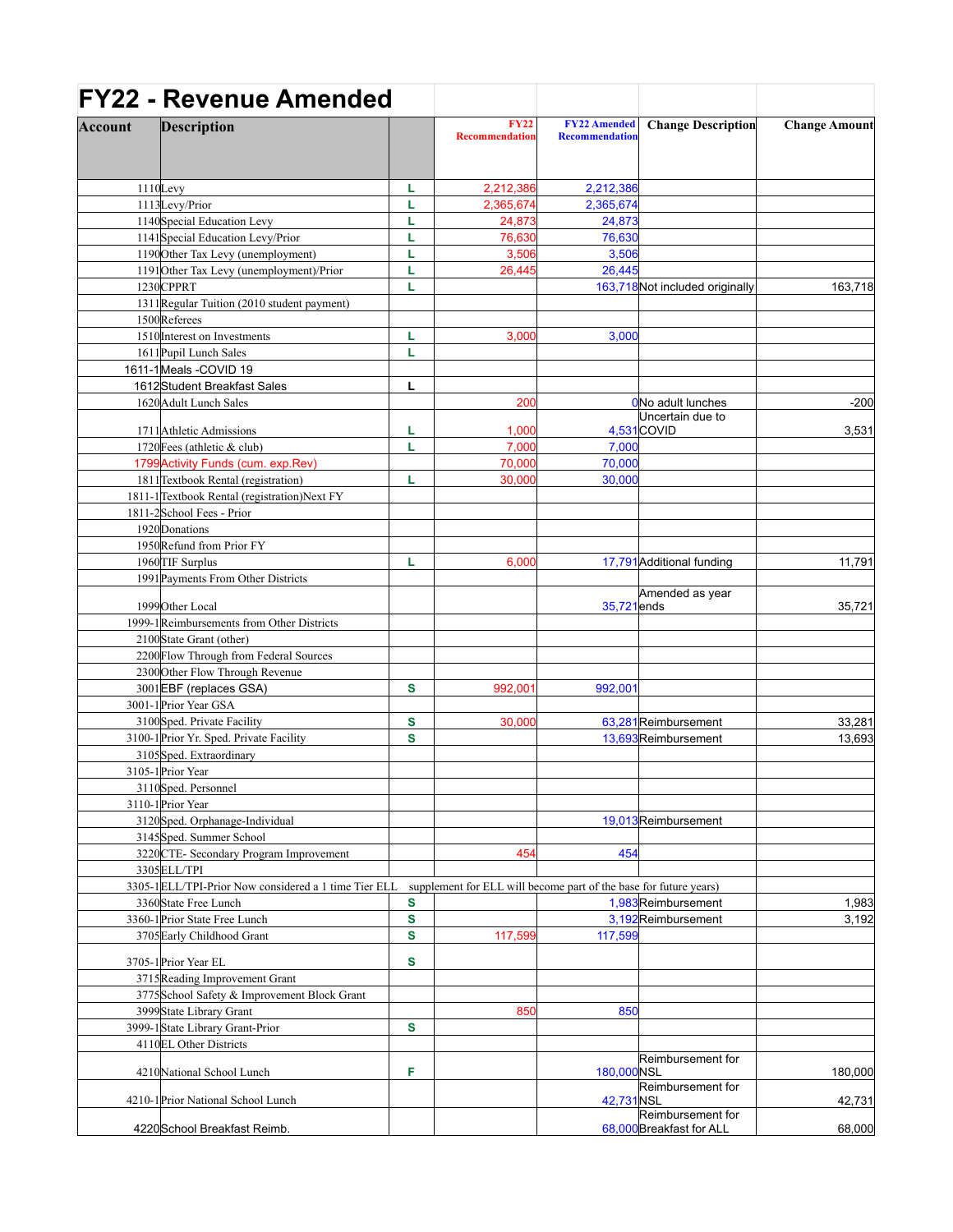| 4225 SSO MEALS - COVID                            |   |           |           |                        |         |
|---------------------------------------------------|---|-----------|-----------|------------------------|---------|
| 4300 Title I -Low Income                          | F | 63,989    | 63,989    |                        |         |
| 4300-1 Prior Year Title I                         | F |           |           | 11,304 Prior Year      | 11,304  |
| 4400 Title IV                                     | F | 10,000    | 10,000    |                        |         |
| 4400-1 Title IV Prior Year                        | F |           |           | 5,669 Grant carryover  | 5,669   |
| 4600 Fed. Sped. IDEA Preschool Flow-Through       | F | 4,775     | 4,775     |                        |         |
| 4600-1 Prior Year IDEA Preschool                  |   |           |           |                        |         |
| 4620 Fed. Sped. IDEA Flow-Through                 | F | 164,240   | 164,240   |                        |         |
| 4620-1 Prior Year IDEA                            |   |           |           | 47,421 Grant carryover | 47,421  |
| 4625 IDEA Suppl.Rm & Bd                           |   |           |           |                        |         |
| 4625-1 IDEA Suppl. Rm & Bd-Prior                  |   |           |           |                        |         |
| 4932 Title II-Teacher Quality (staff development) | F | 13,222    | 13,222    |                        |         |
| 4932-1 Prior Year-Title II                        | F |           |           | 2,596 Grant carryover  | 2,596   |
| 4991 Medicaid-Administrative Outreach             |   |           |           |                        |         |
| 4992Medicaid-Fee for Service                      | S | 35,000    | 35,000    |                        |         |
| 4992-1 Medicaid-Fee for Service- PRIOR YEAR       |   |           |           | 7,539 Grant carryover  | 7,539   |
| 4998 Other Restricted Grants                      | S | 246,212   | 246,212   |                        |         |
| EL prior Fund 80                                  |   |           |           |                        |         |
| 7910 IRTL (ISBE Technology Loan)                  |   |           |           |                        |         |
|                                                   |   |           |           |                        |         |
| <b>Total Direct Receipts or Revenue</b>           |   | 6,505,056 | 7,156,039 |                        | 650,983 |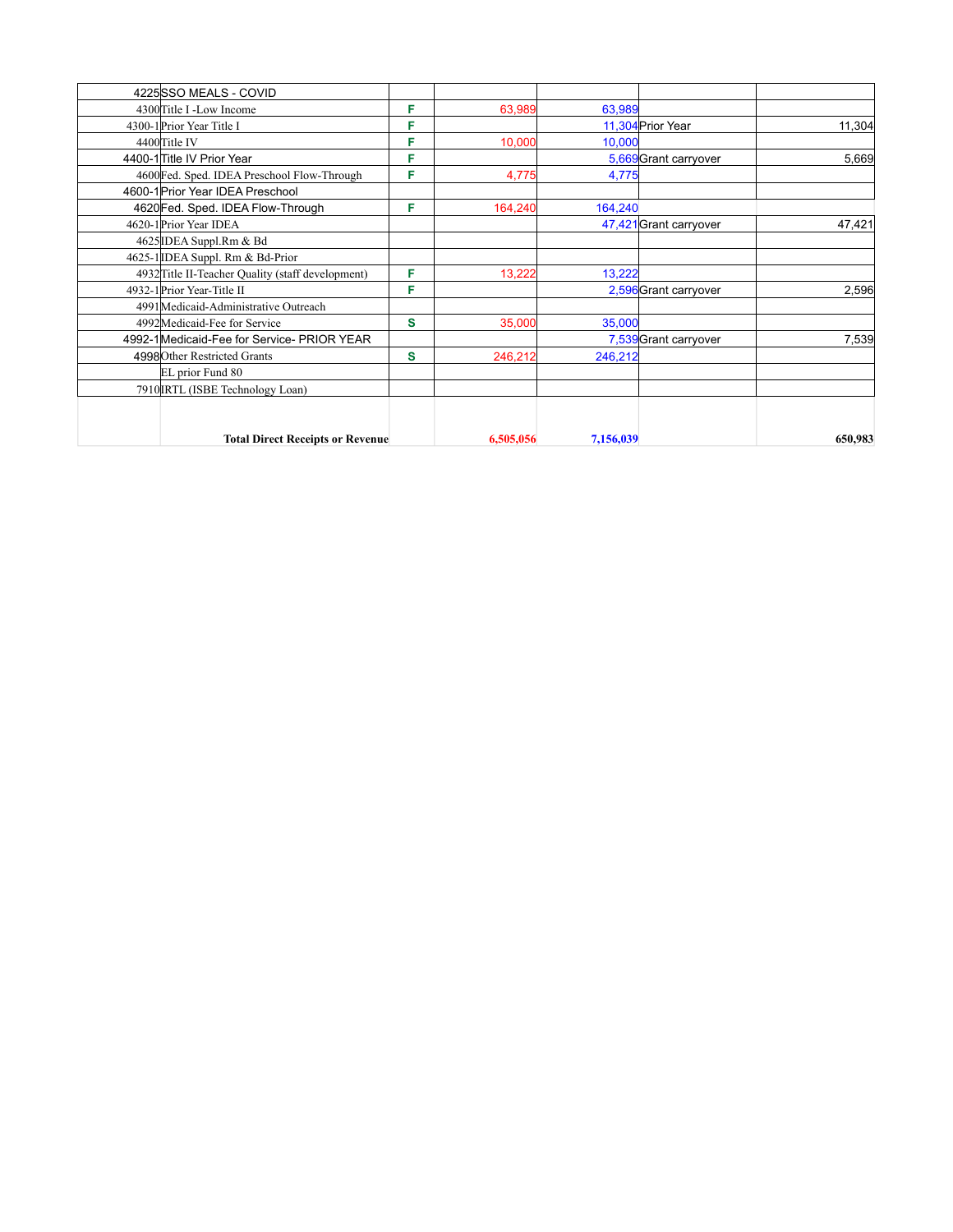|                               |                                      |   | <b>Operation &amp; Maintenance 20</b> |                       |                            |                      |
|-------------------------------|--------------------------------------|---|---------------------------------------|-----------------------|----------------------------|----------------------|
|                               |                                      |   |                                       |                       |                            |                      |
|                               |                                      |   |                                       |                       |                            |                      |
|                               |                                      |   |                                       |                       |                            |                      |
|                               |                                      |   |                                       |                       |                            |                      |
|                               |                                      |   | <b>FY22</b>                           | <b>FY22 Amended</b>   | <b>Change Description</b>  | <b>Change Amount</b> |
| <b>Account</b>                | Description                          |   | <b>Recommendation</b>                 | <b>Recommendation</b> |                            |                      |
|                               |                                      |   |                                       |                       |                            |                      |
| ***1111Levy                   |                                      | L | 490,000                               | 490,000               |                            |                      |
|                               | 1111-1Levy-Prior                     | L | 465,160                               |                       | 443,494 adjustment         | $-21,666$            |
|                               | 1230CPPRT                            |   |                                       |                       |                            |                      |
|                               | 1510 Interest on Investments         | L | 10 <sub>C</sub>                       | 100                   |                            |                      |
|                               | 1910Rentals                          | L | 48,000                                | 48,000                |                            |                      |
|                               | 1950 E-Rate/Refund prior year        |   |                                       |                       |                            |                      |
|                               | 1960 TIF Surplus                     | L | 2,000                                 |                       | 3,455 additional funds     | 1,455                |
|                               | 1990 IPRF Grant                      | L | 2,000                                 |                       | 2,812 <sub>new</sub> total | 812                  |
|                               | 1999 Other Revenue from State        |   |                                       |                       |                            |                      |
|                               | 3001EBF                              |   |                                       |                       |                            |                      |
|                               | 3705 Early Childhood Block Grant     | s | 4,775                                 | 4,775                 |                            |                      |
|                               | 3705-1 Prior Year EL                 |   |                                       |                       |                            |                      |
|                               | 3925 Maintenance Grant & COPS        |   | 250,000                               |                       | 50,000 No COPS grant       | $-200,000$           |
|                               | 3999 Other Revenue from State (DCOE) |   |                                       |                       |                            |                      |
|                               | 4090-1 Grants in Aid Federal (FEMA)  |   |                                       |                       |                            |                      |
|                               | 4857 ARRA IDEA                       |   |                                       |                       | Did not expend             |                      |
|                               | 4998 Other Restricted Grants         | s | 479,592                               |                       | <b>OESSER</b>              |                      |
| <b>Total Direct</b>           |                                      |   |                                       |                       |                            |                      |
| <b>Receipts</b> or<br>Revenue |                                      |   | 1,741,627                             | 1.042.636             |                            |                      |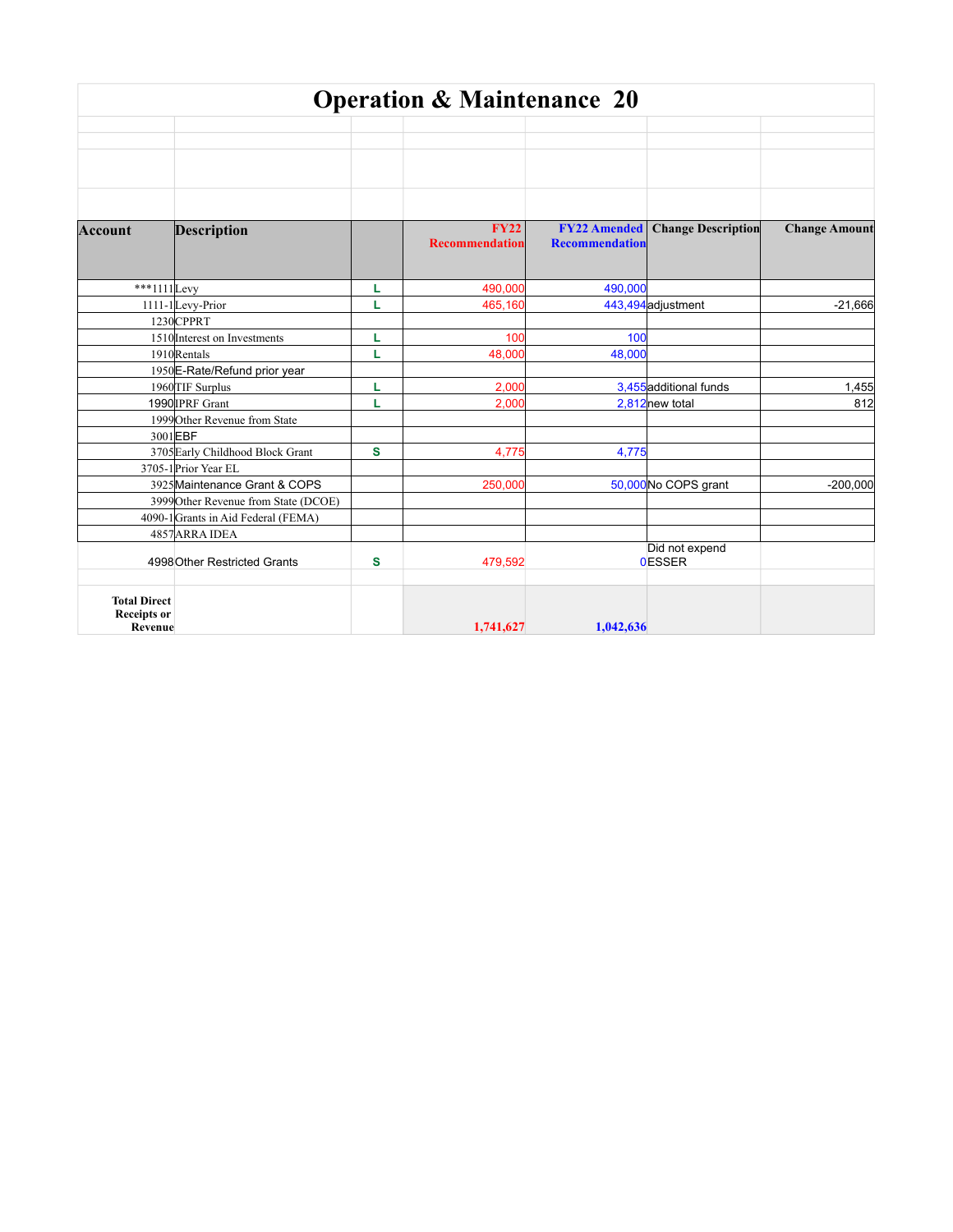|                                           |                                           | <b>Debt Service</b>           | 30             |                                        |                      |
|-------------------------------------------|-------------------------------------------|-------------------------------|----------------|----------------------------------------|----------------------|
| <b>Account</b>                            | <b>Description</b>                        | <b>FY22</b><br>Recommendation | Recommendation | <b>FY22 Amended Change Description</b> | <b>Change Amount</b> |
| ***1112Levy                               |                                           | 282,963                       | 282,963        |                                        |                      |
|                                           | 1112-1Levy-Prior                          | 300,849                       |                | 286,836 adjusted                       | $-14,013$            |
|                                           | 1960 TIF Surplus                          | 700                           |                | 2,292 More TIF \$                      | 1,592                |
|                                           | 7400 Perm. Trsf. Capital Lease            |                               |                |                                        |                      |
|                                           | 8630 Perm. Trsf. Debt Serv. (Principal)   | 50,000                        | 50,000         |                                        |                      |
|                                           | 8730 Perm. Transf Debt Service (Interest) | 7,000                         | 7,000          |                                        |                      |
| <b>Total Direct</b><br><b>Receipts or</b> | 8910 ISBE - Technology Loan (Principal)   |                               |                |                                        |                      |
| Revenue                                   |                                           | 641,512                       | 629,091        |                                        | $-12,421$            |

## **Transportation 40**

| <b>Account</b>                                       | <b>Description</b>                  |   | <b>FY22</b><br>Recommendation | Recommendation | <b>FY22</b> Amended Change Description | <b>Change Amount</b> |
|------------------------------------------------------|-------------------------------------|---|-------------------------------|----------------|----------------------------------------|----------------------|
| ***1113Levy                                          |                                     | L | 74,500                        | 74,500         |                                        |                      |
|                                                      | 1113-1Levy-Prior                    | L | 79,606                        |                | 75,899adjusted                         |                      |
|                                                      | 1412 Homeless Cost Other District   |   |                               |                |                                        |                      |
|                                                      | 1443 Medicaid Reimb. Trnsp.         | L | 3,000                         | 3,000          |                                        |                      |
|                                                      | 1143-1 Medicaid Reimb. Trnsp. Prior |   |                               |                |                                        |                      |
|                                                      | 1960 TIF Surplus                    | L | 150                           |                | 591 More TIF \$                        | 441                  |
|                                                      | 1999 Other Revenue                  |   |                               |                |                                        |                      |
|                                                      | 2100 Grant Other State              |   |                               |                |                                        |                      |
|                                                      | 3001EBM (former GSA)                |   |                               |                |                                        |                      |
|                                                      | 3500 Transportation-Regular         | S |                               |                |                                        |                      |
|                                                      | 3500-1 Transportation-Regular-Prior |   |                               |                |                                        |                      |
|                                                      | 3510 Transportation-Sped.           | S | 100,000                       | 100,000        |                                        |                      |
|                                                      | 3510-1Sped. Transportation Prior    | S | 40,000                        |                | 33,356 adjusted                        | $-6,644$             |
|                                                      | 3705 Early Childhood Block Grant    | S |                               |                |                                        |                      |
|                                                      | 3705-1 Prior Year EL                |   |                               |                |                                        |                      |
|                                                      |                                     |   |                               |                |                                        |                      |
| <b>Total Direct</b><br><b>Receipts or</b><br>Revenue |                                     |   | 297,256                       | 287,346        |                                        | $-9,910$             |

## **Municipal Retirement/SS 50**

| Account     | Description                      |   | <b>FY22</b><br>Recommendation | Recommendation | <b>FY22</b> Amended Change Description | <b>Change Amount</b> |
|-------------|----------------------------------|---|-------------------------------|----------------|----------------------------------------|----------------------|
|             |                                  |   |                               |                |                                        |                      |
| ***1112Levy |                                  |   | 80,000                        | 80,000         |                                        |                      |
|             | 1113 IMRF Levy Prior             |   | 44,917                        | 44,917         |                                        |                      |
|             | 1152SS Levy                      |   | 50,000                        | 50,000         |                                        |                      |
|             | 1153SS Levy Prior                |   | 28,093                        | 28,093         |                                        |                      |
|             | 1230CPPRT                        |   |                               |                |                                        |                      |
|             | 1960 TIF Surplus                 |   | 200                           | 200            |                                        |                      |
|             | 3001EBM (former GSA)             |   |                               |                |                                        |                      |
|             | 3305 ELL/TPI                     |   |                               |                |                                        |                      |
|             | 3705 Early Childhood Block Grant | S | 4,970                         | 4,970          |                                        |                      |
|             | 3705-1 Prior Year EL             |   |                               |                |                                        |                      |
|             | 4300 Title I Low Income          | F | 680                           | 680            |                                        |                      |
|             | 4300-1 Prior Year Title I        |   |                               |                |                                        |                      |
|             | 4600 IDEA Pre-School             | F |                               |                |                                        |                      |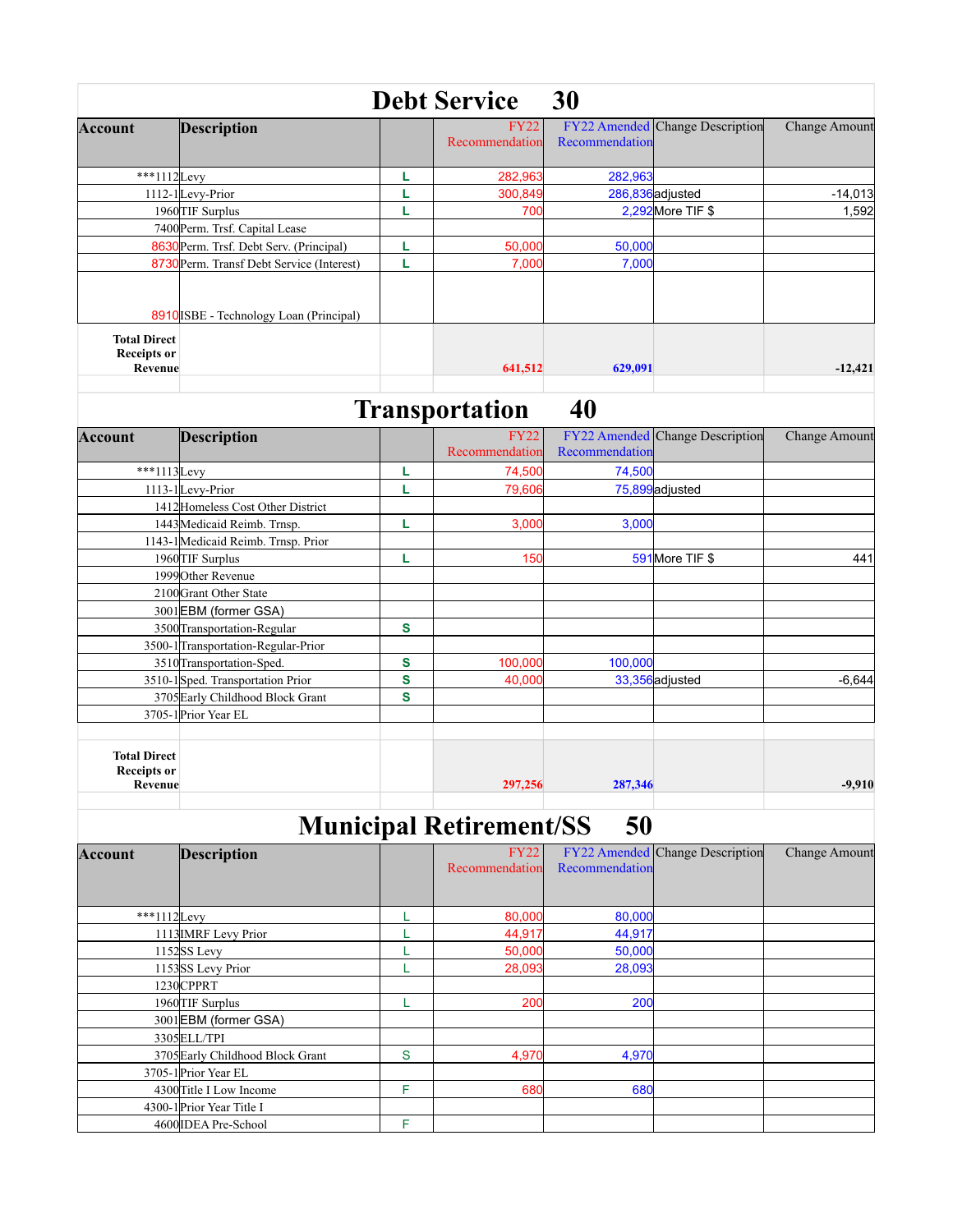|                                                      | 4620 IDEA Flow Through                      | F            | 16,630                              | 16,630                  |                                               |                      |
|------------------------------------------------------|---------------------------------------------|--------------|-------------------------------------|-------------------------|-----------------------------------------------|----------------------|
|                                                      | 4620-1 IDEA Preschool Prior                 |              |                                     |                         |                                               |                      |
|                                                      | 4998 Other Restricted Grants                |              | 6,458                               | 6,458                   |                                               |                      |
| <b>Total Direct</b><br><b>Receipts or</b><br>Revenue | <b>Total Direct Receipts or Revenue</b>     |              | 231,948                             | 231,948                 |                                               |                      |
|                                                      |                                             |              | <b>Capital Projects</b>             | 60                      |                                               |                      |
| <b>Account</b>                                       | <b>Description</b>                          |              | <b>FY22</b><br>Recommendation       | Recommendation          | <b>FY22</b> Amended Change Description        | <b>Change Amount</b> |
|                                                      | *** Levy                                    |              | C                                   | 0                       |                                               |                      |
|                                                      | Permanent Transfer from debt service        |              | $\mathbf 0$                         | $\mathbf 0$             |                                               |                      |
| <b>Total Direct</b><br><b>Receipts or</b><br>Revenue | <b>Total Direct Receipts or Revenue</b>     |              | 0<br>$\bf{0}$                       | $\mathbf 0$<br>$\bf{0}$ |                                               |                      |
|                                                      |                                             |              | <b>Working Cash</b>                 | 70                      |                                               |                      |
| <b>Account</b>                                       | <b>Description</b>                          |              | <b>FY22</b><br>Recommendation       | Recommendation          | <b>FY22</b> Amended Change Description        | <b>Change Amount</b> |
|                                                      | $1115$ Levy                                 | L            | 6,050                               | 6,050                   |                                               |                      |
|                                                      | 1115-1Levy/Prior                            | L            | 2,687                               |                         | 2,563sdjustment                               | $-124$               |
|                                                      | 1510 Interest                               |              |                                     |                         |                                               |                      |
|                                                      | 1960 TIF Surplus                            | L            | F                                   |                         | 48adjustment                                  | 43                   |
|                                                      | 7210 Working Cash Bonds                     |              |                                     |                         |                                               |                      |
| <b>Total Direct</b><br><b>Receipts or</b><br>Revenue | <b>Total Direct Receipts or Revenue</b>     |              | 8,742                               | 8,664                   |                                               | $-78$                |
| Account                                              | <b>Description</b>                          |              | <b>Tort</b><br>80<br><b>FY22</b>    |                         | FY22 Amended Change Description Change Amount |                      |
|                                                      |                                             |              | Recommendation                      | Recommendation          |                                               |                      |
|                                                      | 1120Levy                                    | Ц            | 37,500                              | 37,500                  |                                               |                      |
|                                                      | 1120-1Levy/Prior                            | L            | 6,379                               | 6,082                   |                                               |                      |
|                                                      | 1230CPPRT                                   |              |                                     |                         |                                               |                      |
|                                                      | 1960 TIF Surplus                            | L            | 50                                  | 209                     |                                               |                      |
|                                                      | 1999 Other (CLIC Refund)                    |              |                                     |                         |                                               |                      |
|                                                      | GSA - Operational funds 2014<br>3001 series |              |                                     |                         |                                               |                      |
|                                                      | 3999 Early Learner Grant                    | $\mathbf{s}$ |                                     |                         |                                               |                      |
|                                                      | 3999-1 Prior Year EL                        |              |                                     |                         |                                               |                      |
| <b>Total Direct</b><br><b>Receipts or</b><br>Revenue | <b>Total Direct Receipts or Revenue</b>     |              | 43,929                              | 43,791                  |                                               | $-138$               |
|                                                      |                                             |              | <b>Fire Prevention &amp; Safety</b> | 90                      |                                               |                      |